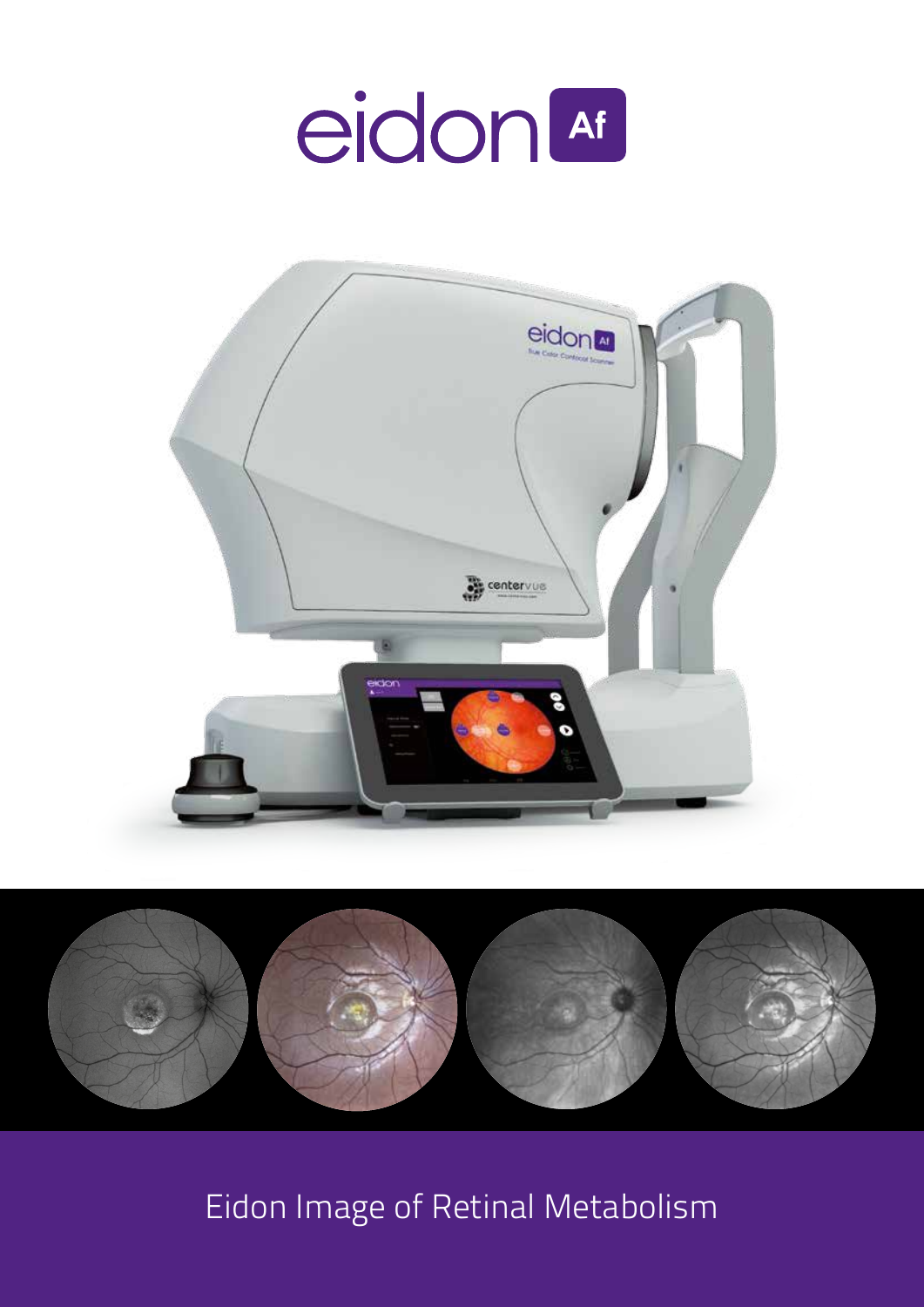### The importance of Autofluorescence Imaging in Clinical Practice

Fundus Autofluorescence (FAF) imaging is a non-invasive technique which provides information on retinal metabolism and health, through showing changes in the integrity of the Retinal Pigment Epithelial (RPE) layer. FAF imaging may help to understand metabolic alterations of the RPE in the pathogenesis of several retinal **Based on Eidon Technology**<br>disorders.

> Eidon AF with Autofluorescence capability is now an extraordinary tool for obtaining multiple types of highvalue information from multiple imaging modalities:

- White illumination is able to provide high-quality TrueColor imaging
- Red-free is useful to enhance the detail of the retinal vasculature and retinal nerve fiber layer
- Infrared light provides information corresponding to the choroid
- Autofluorescence allows the assessment of the Retinal Pigment Epithelial (RPE) layer



Eidon Autofluorescence Image of Best Disease Eidon TrueColor Image of Best Disease



Eidon Infrared Image of Best Disease





### Autofluorescence Modality

|  | Eidon AF Autofluorescence Imaging |  |
|--|-----------------------------------|--|
|  |                                   |  |

| <b>FEATURES</b>                                                              | <b>BENEFITS</b>                                                       |
|------------------------------------------------------------------------------|-----------------------------------------------------------------------|
| Confocality based on scanning line                                           | Provides higher contrast than non confocal systems                    |
| The highest pixel resolution for<br>a confocal system                        | High details and contrast in the same device                          |
| 60° auto-fluorescence image<br>captured with a single flash of light         | High fidelity without image averaging and improved patient<br>confort |
| Wide field up to 110°<br>autofluorescence images with the<br>Mosaic function | Provides a panoramic view of the retinal autofluorescence             |
| Fully automatic operation                                                    | Ease of use, enhanced consistency in focus                            |

#### Autofluorescence Key Principles

FAF provides clinically useful information by taking an image based on the distribution pattern of fluorescent pigments accumulating in the RPE, such as lipofuscin:

- RPE dysfunction: lipofuscin accumulation increases FAF signal (bright areas)
- RPE or photoreceptor death: lipofuscin absence decreases FAF signal (dark areas)



eidon<sup>4</sup>

Eidon AF represents the natural evolution of Eidon TrueColor Confocal Scanner, including all its features and functionalities, preserving its unsurpassed quality of image, and adding autofluorescence imaging capabilities.